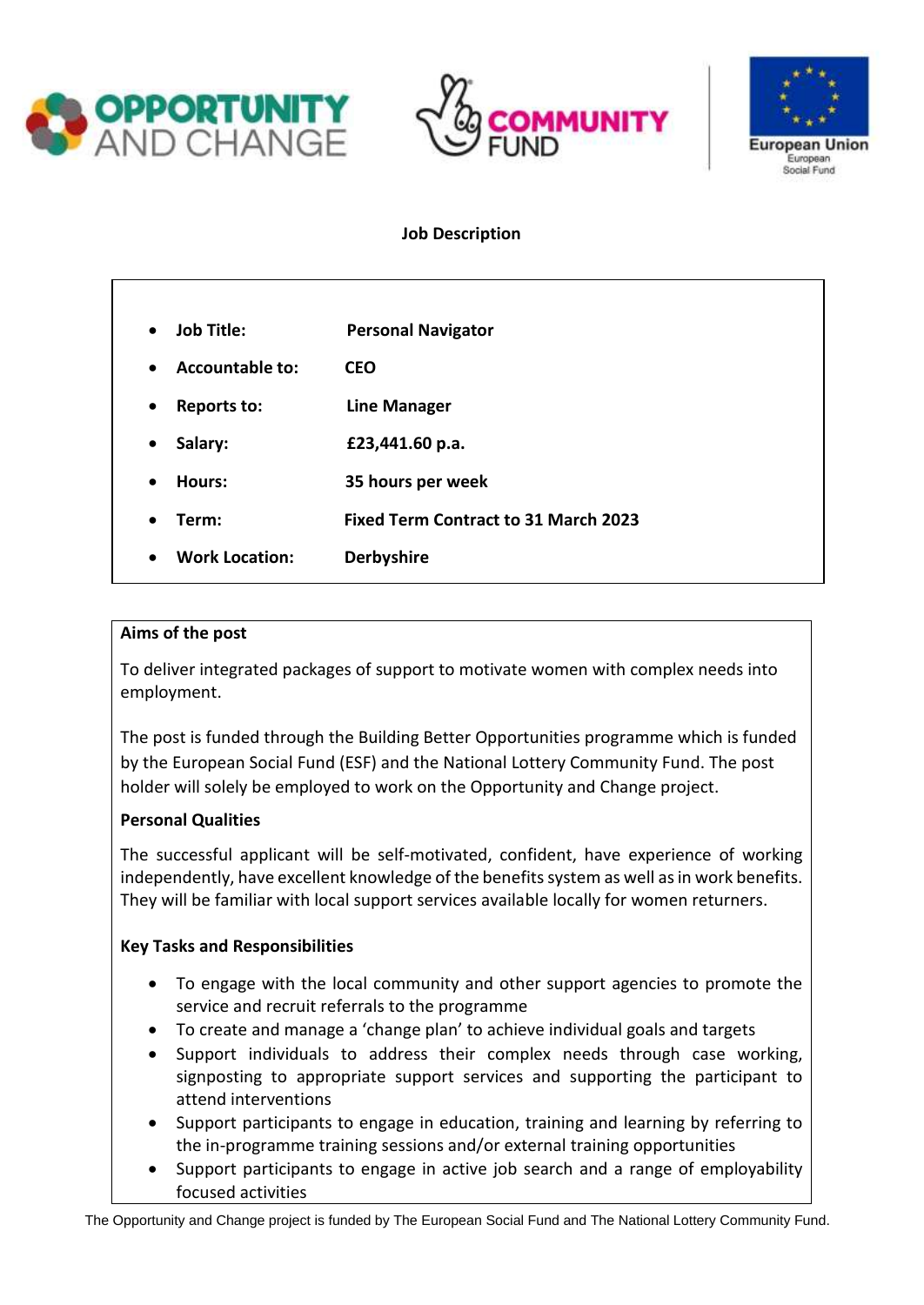- Support participants to apply for and gain paid employment
- Relate to and interact with individuals
- Support individuals to access and use services and facilities
- Promote the equality, diversity, rights and responsibilities of individuals
- Promote choice, wellbeing and the protection of all individuals
- Support the needs of distressed and /or vulnerable individuals
- Contribute to the protection of individuals from harm and abuse
- Support individuals to deal with relationship problems
- Reflect on and develop your practice
- Raise awareness about substances, their use and effects
- Develop and disseminate information and advice about substance use, health and social wellbeing
- Care planning and review
- Deliver workshops and educational sessions
- Assist with the transfer of individuals between agencies and services
- Encourage individuals to change challenging behaviour
- Develop and sustain effective working relationships with staff in other agencies
- Participate in interdisciplinary team working to support individuals
- Effectively manage your own caseload
- Take responsibility for recording, monitoring and delivering funding related outcomes on project database
- Keep a precise paper trail of all expenditure relating to project
- Proactively develop effective networks and partnerships with the relevant agencies in order to further develop the projects outcomes and outcomes for service users.
- To carry out assessments when directed and develop and proactively manage care plans for individuals
- To operate as an effective member of the team delivering any support interventions at the direction of line manager
- Adhere to policies and procedures and promote Health and Safety in the workplace

#### **General**

- To operate as an effective member of the team
- Adhere to policies and procedures and promote Health and Safety in the Workplace
- Any other duties as directed by your line manager in order deliver the outcomes of the charity
- Promote equality and avoid discrimination for service users and staff
- Embrace the ethos of self-care

Signed……………………………………………………… Dated………………………………………………….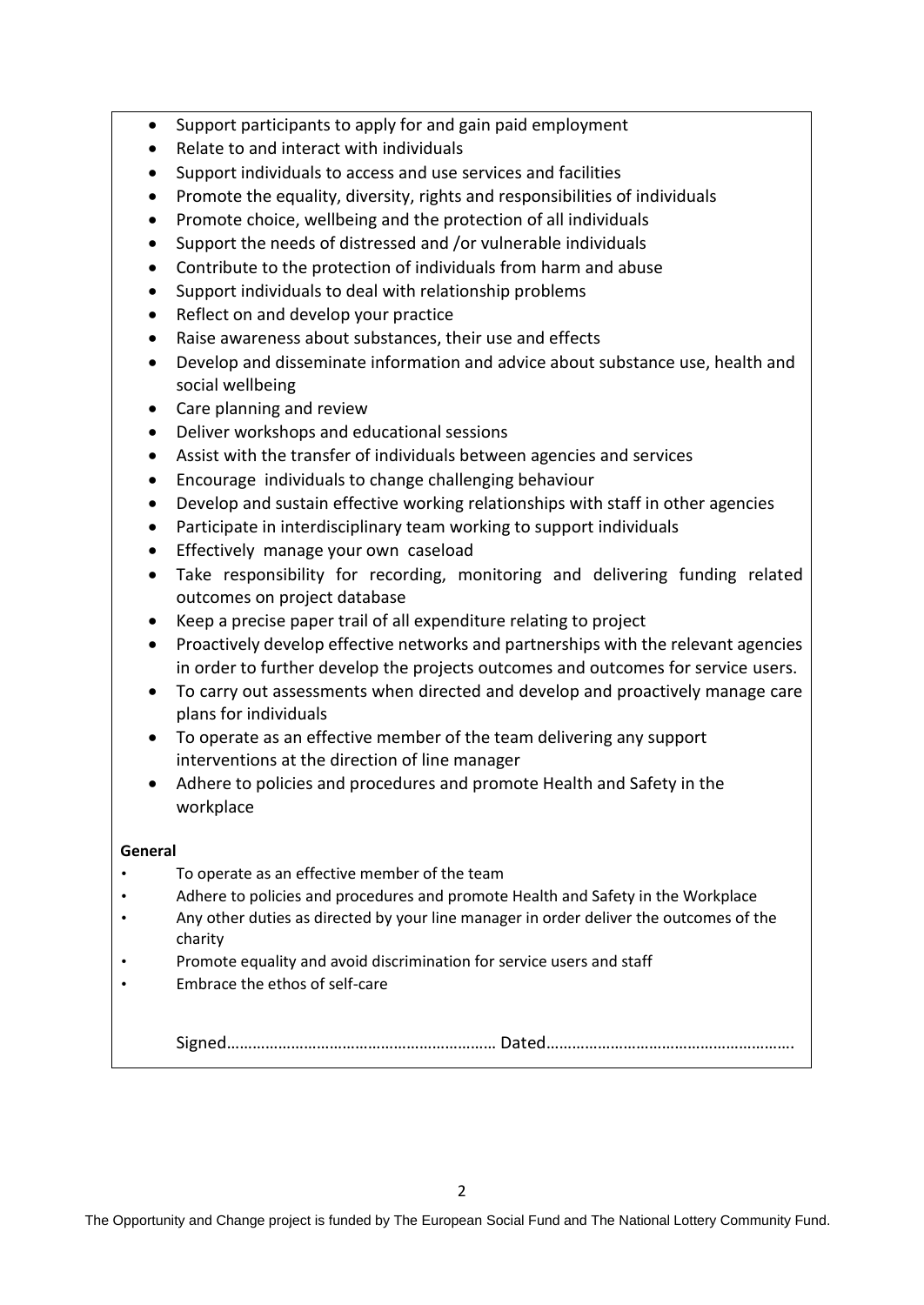





### **PERSON SPECIFICATION**

- **Job Title: Personal Navigator**
- **Base: Derby City and Derby County**
- **Hours: 35 hours per week**

| 1. Attainments/Qualification                                                                                           |                                                                                                            |  |  |
|------------------------------------------------------------------------------------------------------------------------|------------------------------------------------------------------------------------------------------------|--|--|
| <b>Essential</b>                                                                                                       |                                                                                                            |  |  |
| Experience in a similar role<br>OCN/NVQ Level 4 or equivalent                                                          | Degree in Health & Social Care, Social work,<br>Childcare, Management or Substance Misuse<br>Qualification |  |  |
|                                                                                                                        | Teaching qualification/ Careers Advice                                                                     |  |  |
| 2. Skills                                                                                                              |                                                                                                            |  |  |
| <b>Essential</b><br>Ability to identify barriers and support needs through<br>using a range of questions and resources |                                                                                                            |  |  |
| Demonstrate the skills to write a clear, concise,<br>sensitive and objective change plan                               |                                                                                                            |  |  |
| Is able to provide a range of employability focused<br>activities                                                      |                                                                                                            |  |  |
| Work effectively with key partners and refers onto<br>appropriate agencies where necessary                             |                                                                                                            |  |  |
| Accurate and effective IT skills in e-mail, word<br>processing and data entry                                          |                                                                                                            |  |  |
| Meets strict targets and deadlines                                                                                     |                                                                                                            |  |  |
| Manages caseloads and workload effectively and<br>efficiently                                                          |                                                                                                            |  |  |
| Excellent verbal and non-verbal communication                                                                          |                                                                                                            |  |  |
| Full driving License and use of car                                                                                    |                                                                                                            |  |  |
|                                                                                                                        |                                                                                                            |  |  |
|                                                                                                                        |                                                                                                            |  |  |
|                                                                                                                        |                                                                                                            |  |  |